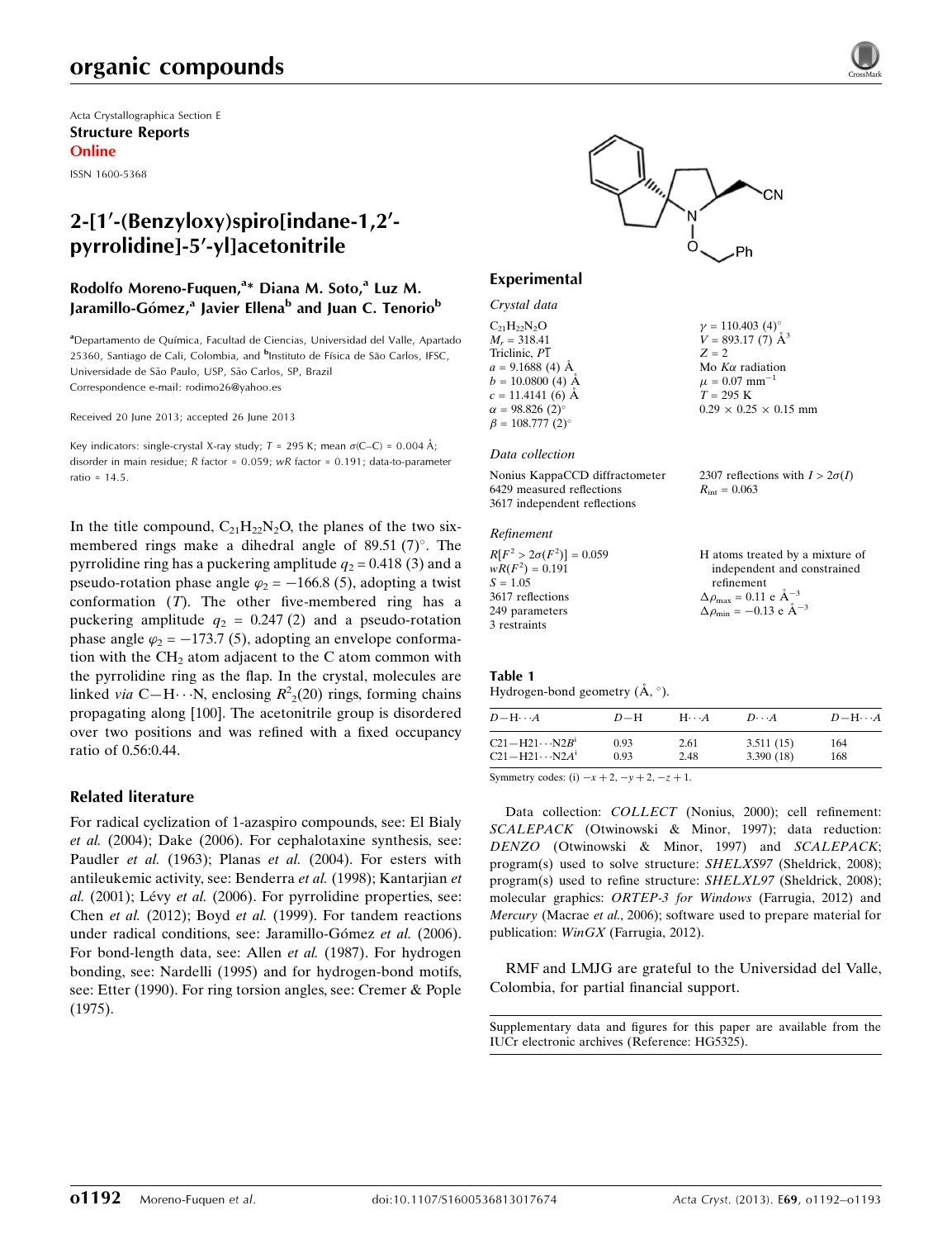### References

- [Allen, F. H., Kennard, O., Watson, D. G., Brammer, L., Orpen, A. G. & Taylor,](https://scripts.iucr.org/cgi-bin/cr.cgi?rm=pdfbb&cnor=hg5325&bbid=BB1) R. (1987). [J. Chem. Soc. Perkin Trans. 2](https://scripts.iucr.org/cgi-bin/cr.cgi?rm=pdfbb&cnor=hg5325&bbid=BB1), pp. S1–19.
- [Benderra, Z., Morjani, H., Trussardi, A. & Manfait, M. \(1998\).](https://scripts.iucr.org/cgi-bin/cr.cgi?rm=pdfbb&cnor=hg5325&bbid=BB2) Leukemia, 12, [1539–1544.](https://scripts.iucr.org/cgi-bin/cr.cgi?rm=pdfbb&cnor=hg5325&bbid=BB2)
- [Boyd, S. A., Mantei, R. A., Tasker, A. S., Liu, G., Sorensen, B. K., Henry, K. J.](https://scripts.iucr.org/cgi-bin/cr.cgi?rm=pdfbb&cnor=hg5325&bbid=BB3) [Jr, von Geldern, T. W., Winn, M., Wu-Wong, J. R., Chiou, W. J., Dixon, D. B.,](https://scripts.iucr.org/cgi-bin/cr.cgi?rm=pdfbb&cnor=hg5325&bbid=BB3) [Hutchins, C. W., Marsh, K. C., Nguyen, B. & Opgenorth, T. J. \(1999\).](https://scripts.iucr.org/cgi-bin/cr.cgi?rm=pdfbb&cnor=hg5325&bbid=BB3) Bioorg. [Med. Chem.](https://scripts.iucr.org/cgi-bin/cr.cgi?rm=pdfbb&cnor=hg5325&bbid=BB3) 7, 991–1002.
- [Chen, J., Zhou, L. & Yeung, Y.-Y. \(2012\).](https://scripts.iucr.org/cgi-bin/cr.cgi?rm=pdfbb&cnor=hg5325&bbid=BB4) Org. Biomol. Chem. 10, 3808–3811. [Cremer, D. & Pople, J. A. \(1975\).](https://scripts.iucr.org/cgi-bin/cr.cgi?rm=pdfbb&cnor=hg5325&bbid=BB5) J. Am. Chem. Soc. 97, 1354–1358.
- [Dake, G. \(2006\).](https://scripts.iucr.org/cgi-bin/cr.cgi?rm=pdfbb&cnor=hg5325&bbid=BB6) Tetrahedron, 62, 3467–3492.
- 
- [El Bialy, S. A. A., Braun, H. & Tietze, L. F. \(2004\).](https://scripts.iucr.org/cgi-bin/cr.cgi?rm=pdfbb&cnor=hg5325&bbid=BB7) Synthesis, pp. 2249–2262.
- [Etter, M. \(1990\).](https://scripts.iucr.org/cgi-bin/cr.cgi?rm=pdfbb&cnor=hg5325&bbid=BB8) Acc. Chem. Res. 23, 120–126.
- [Farrugia, L. J. \(2012\).](https://scripts.iucr.org/cgi-bin/cr.cgi?rm=pdfbb&cnor=hg5325&bbid=BB9) J. Appl. Cryst. 45, 849–854.
- Jaramillo-Gómez, L. M., Loaiza, A. E., Martin, J., Ríos, L. A. & Wang, P. G. (2006). [Tetrahedron Lett.](https://scripts.iucr.org/cgi-bin/cr.cgi?rm=pdfbb&cnor=hg5325&bbid=BB10) 47, 3909–3912.
- [Kantarjian, H. M., Talpaz, M., Santini, V., Murgo, A., Cheson, B. & O'Brien,](https://scripts.iucr.org/cgi-bin/cr.cgi?rm=pdfbb&cnor=hg5325&bbid=BB11) [S. M. \(2001\).](https://scripts.iucr.org/cgi-bin/cr.cgi?rm=pdfbb&cnor=hg5325&bbid=BB11) Cancer, 92, 1591–1605.
- Lévy, V., Zohar, S., Bardin, C., Vekhoff, A., Chaoui, D., Rio, B., Legrand, O., [Sentenac, S., Rousselot, P., Raffoux, E., Chast, F., Chevret, S. & Marie, J. P.](https://scripts.iucr.org/cgi-bin/cr.cgi?rm=pdfbb&cnor=hg5325&bbid=BB12) (2006). [Br. J. Cancer](https://scripts.iucr.org/cgi-bin/cr.cgi?rm=pdfbb&cnor=hg5325&bbid=BB12), 95, 253–259.
- [Macrae, C. F., Edgington, P. R., McCabe, P., Pidcock, E., Shields, G. P., Taylor,](https://scripts.iucr.org/cgi-bin/cr.cgi?rm=pdfbb&cnor=hg5325&bbid=BB13) [R., Towler, M. & van de Streek, J. \(2006\).](https://scripts.iucr.org/cgi-bin/cr.cgi?rm=pdfbb&cnor=hg5325&bbid=BB13) J. Appl. Cryst. 39, 453–457.
- [Nardelli, M. \(1995\).](https://scripts.iucr.org/cgi-bin/cr.cgi?rm=pdfbb&cnor=hg5325&bbid=BB14) J. Appl. Cryst. 28, 659.
- Nonius (2000). COLLECT[. Nonius BV, Delft, The Netherlands.](https://scripts.iucr.org/cgi-bin/cr.cgi?rm=pdfbb&cnor=hg5325&bbid=BB15) [Otwinowski, Z. & Minor, W. \(1997\).](https://scripts.iucr.org/cgi-bin/cr.cgi?rm=pdfbb&cnor=hg5325&bbid=BB16) Methods in Enzymology, Vol. 276, Macromolecular Crystallography[, Part A, edited by C. W. Carter Jr & R. M.](https://scripts.iucr.org/cgi-bin/cr.cgi?rm=pdfbb&cnor=hg5325&bbid=BB16) [Sweet, pp. 307-326. New York: Academic Press.](https://scripts.iucr.org/cgi-bin/cr.cgi?rm=pdfbb&cnor=hg5325&bbid=BB16)
- [Paudler, W. W., Kerley, G. I. & McKay, J. \(1963\).](https://scripts.iucr.org/cgi-bin/cr.cgi?rm=pdfbb&cnor=hg5325&bbid=BB17) J. Org. Chem. 28, 2194–2197.
- Planas, L., Pérard-Viret, J. & Royer, J. (2004). J. Org. Chem. 69, 3087-3092.
- [Sheldrick, G. M. \(2008\).](https://scripts.iucr.org/cgi-bin/cr.cgi?rm=pdfbb&cnor=hg5325&bbid=BB19) Acta Cryst. A64, 112–122.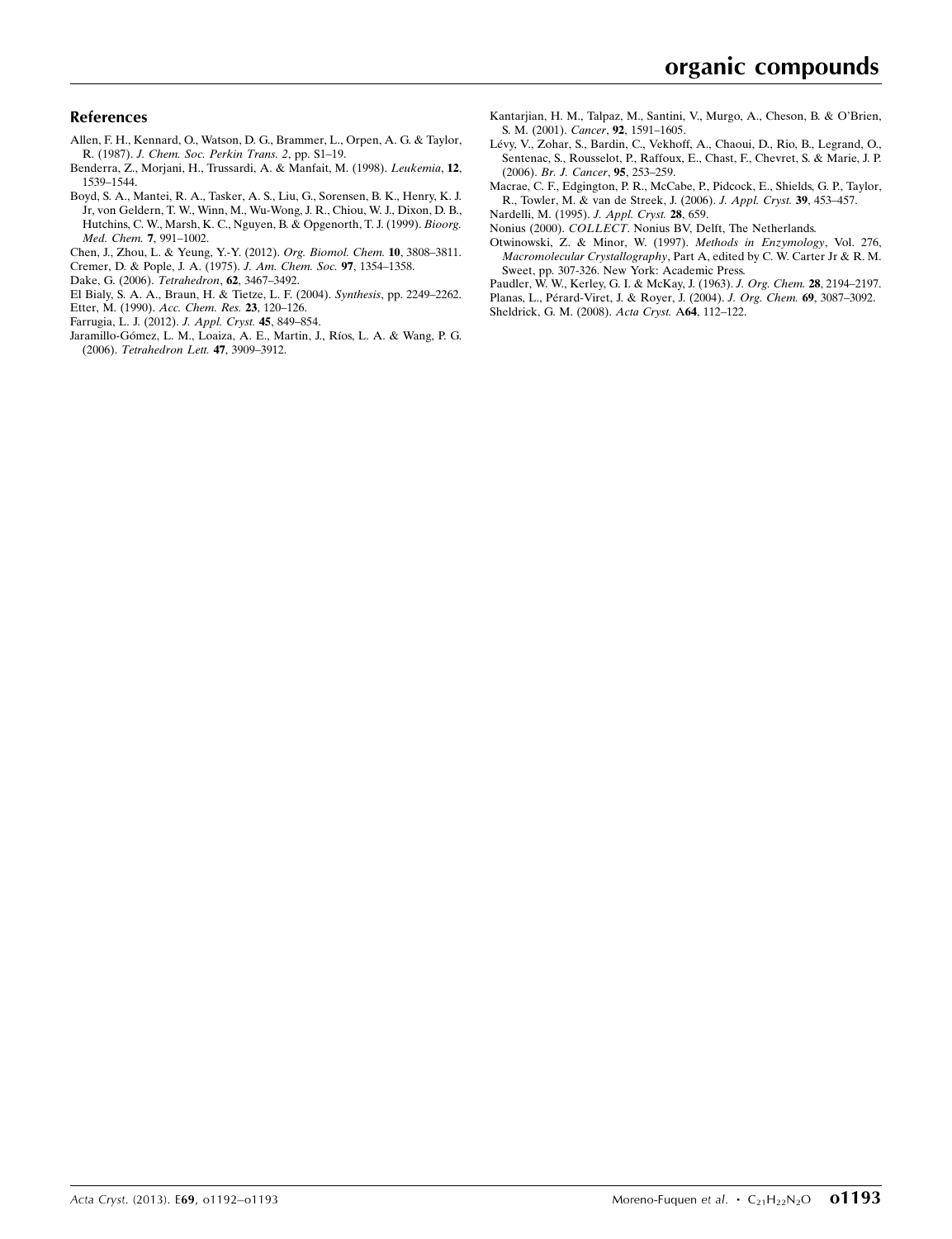# **supporting information**

*Acta Cryst.* (2013). E**69**, o1192–o1193 [doi:10.1107/S1600536813017674]

# **2-[1′-(Benzyloxy)spiro[indane-1,2′-pyrrolidine]-5′-yl]acetonitrile**

# **Rodolfo Moreno-Fuquen, Diana M. Soto, Luz M. Jaramillo-Gómez, Javier Ellena and Juan C. Tenorio**

### **S1. Comment**

The title compound, 1′-(benzyloxy)-5′-cyanomethyl-2,3-dihydrospiro [inden-1,2′-pyrrolidine], (*trans*-*IIIa*), belongs to the family of spirocyclic compounds. It is worthwhile to stand out the natural occurring and synthetic cyclic alkaloids which contain a nitrogen atom adjacent to the spiro carbon. Of special interest are the structures exhibiting the 1-azaspiro- [4.4]nonane (I) system (El Bialy *et al.*, 2004) which represents the central core of the cephalotaxine, a natural occurring product isolated from evergreen plum yews of the genus Cephalotaxus (Paudler *et al.*, 1963; Planas *et al.*, 2004), whose ester derivatives as homoharringtonine exhibited a pronounced antileukemic activity (Benderra *et al.*, 1998; Kantarjian *et al.*, 2001; Lévy *et al.*, 2006). Pyrrolidine is a heterocyclic amine used as building block or base in pharmaceutical and fine chemical manufacturing (Boyd *et al.*, 1999; Chen *et al.*, 2012). Therefore, considerable attention has been focused toward the synthesis of molecules with the embedded 1-azaspiro [4.4]nonane (I) system in their structures, using mainly ionic strategy and only scarce examples via radical cyclisation to form out them (El Bialy *et al.*, 2004; Dake, 2006).

Continuing with our current interest in applying tandem reactions under radical conditions, with the participation of aryl and neutral alkyl oxyaminyl radicals (Jaramillo-Gómez *et al.* 2006), we are reporting here, the synthesis of the azaspirocyclic 1′-(benzyloxy)-5′-cyanomethyl-2,3-dihydrospiro [inden-1,2′-pyrrolidine] (III), as a mixture of the diastereomers *cis* and *trans*, being able to crystallize in the pure form, the isomer *trans* IIIa. The interesting azaspiro [4.4] nonano (I) framework embedded in (III) was obtained in one single synthetic step, from the oxime ether 6-(benzyloxy-imino)-8-(2 iodophenyl)oct-2-enenitrile (II), through a sequential process of two closures 5-*exo* under standard radical conditions, (scheme 2). The molecular structure of (*trans* IIIa) is shown in Fig. 1.

The title compound crystallizes in the monoclinic space group  $P2<sub>1</sub>/c$ . The two phenyl rings are oriented to each other with a dihedral angle of 89.51 (7)°. Analysis of torsion angles, and least-square plane calculation, indicate that pyrrolidine ring shows a puckering amplitude  $q_2$ = 0.418 (3) and pseudo-rotation phase angle  $\varphi_2$ = -166.8 (5) adopting a twist conformation T with the N atom above the mean plane of the ring. In the same way the other five member ring shows a puckering amplitude  $q_2$ = 0.247 (2) and pseudo-rotation phase angle  $\varphi$ <sub>2</sub>= -173.7 (5) adopting an envelope conformation E with the atom C9 below the mean plane of the ring (Cremer & Pople, 1975). The N-O bond length is close to the mean value [1.463 (12) Å] reported in the literature (Allen *et al.*, 1987) and the torsion angle formed by the atoms [N1-O1- C15-C16] which links the pyrrolidine and phenyl rings is 179.41 (13)°. The crystal packing reveals that the molecules are linked through a network of weak C—H···N and C—H···O intermolecular interactions (see Table 1, Nardelli, 1995). The C21 atom in the molecule at  $(x,y,z)$  donates a proton to N2a y N2b atoms in the molecule at  $(-x+2,-y+2,-z+1)$ , forming as a result of these interactions  $R^2(20)$  rings (Etter, 1990). These rings are in turn linked by a weak C-H···O interaction. Indeed, the C23 atom in the molecule at  $(x,y,z)$  donates a proton to O1 atom of the molecule at  $(-x+1,-y+2,-z+1)$  forming layers parallel to (001) as shown in Fig. 2.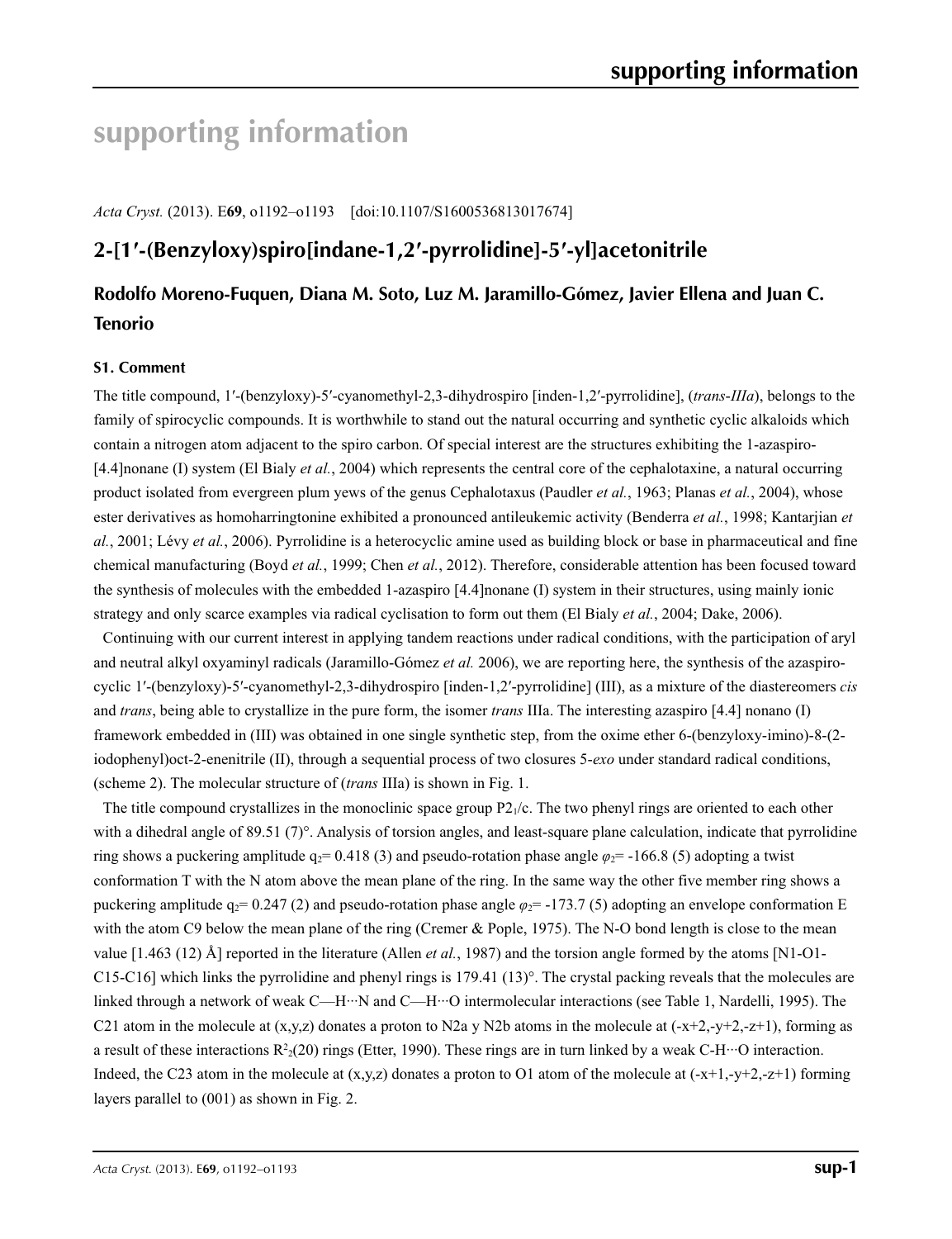### **S2. Experimental**

The reagents and solvents for the synthesis were obtained from the Aldrich Chemical Co., and were used without additional purification. A solution of 6-(benzyloxyimino)-8-(2-iodophenyl)oct-2-enenitrile (II) (129 mg, 0.29 mmol), 2,2′ azobisisobutyronitrile (AIBN, 14 mg, 0.09 mmol) and tributyltin hydride (n-Bu3SnH, 0.09 ml, 0.35 mmol) in cyclohexane (Cy, 13 mL) was degassed for 1 h by bubbling dry argon, and subsequently stirred at 353 K for 7 h. After cooling to room temperature the solvent was removed under reduced pressure and the crude product treated with a mixture of 20% KF aqueous solution (2 mL) and ethyl acetate (2 mL), stirring overnight. The organic layer was separated, dried with anhydrous  $Na<sub>2</sub>SO<sub>4</sub>$  and filtered over silica gel. The purification was carried out by flash column chromatography with 60-95% benzene/hexane (gradient 5%) to afford a mixture of two diastereomers IIIa and IIIb (59 mg, 65%) as yellow oil. By addition of hexane to this oil, white crystals suitable for X-ray diffraction, fell down [20 mg, 21%, m.p. 372 (1) K] of the diastereomeric spirocycle *trans*-IIIa suitable for X-ray analysis. Elemental Analysis: Calculated: C 79.20, H 6.98, N 8.80; Found: C 79.25, H 6.73, N 8.85.

### **S3. Refinement**

The H-atoms were positioned geometrically  $\text{[C—H= 0.93 Å}$  for aromatic and  $\text{C—H= 0.97 Å}$  for methylene, and with  $U_{iso}(H)$  (1.2 and 1.5 times  $U_{eq}$  of the parent atom respectively). The H12 atom was found in difference Fourier maps an its coordinates were refined freely.



## **Figure 1**

Molecular conformation and atom numbering scheme for the title compound with displacement ellipsoids drawn at the 50% probability level. H atoms were omitted for more clarity.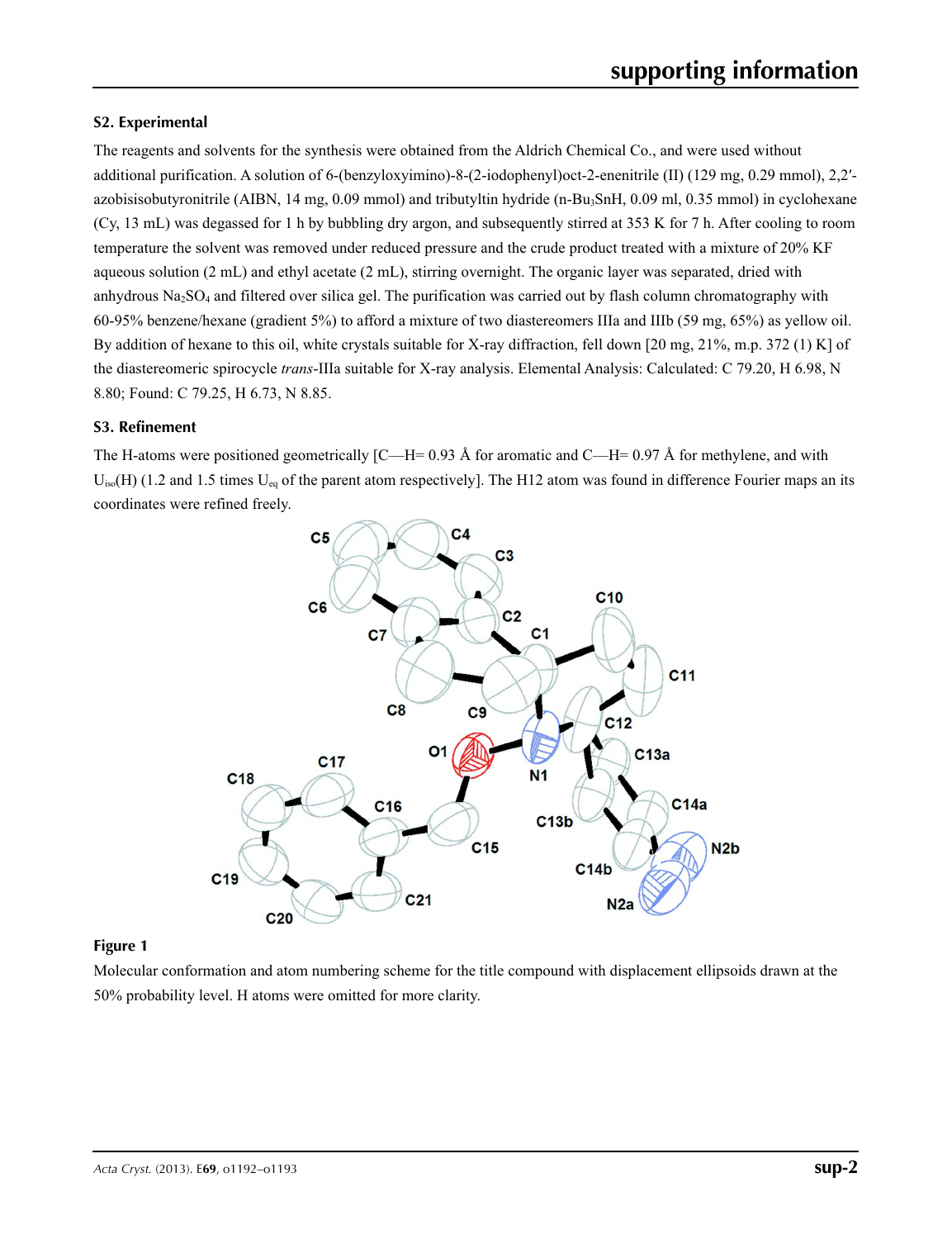

# **Figure 2**

Part of the crystal structure of (IIIa), forming layers in the ab plane. Symmetry code: (i) -x+2,-y+2,-z+1; (ii) -x+1,-y+2,z+1.





Reaction scheme.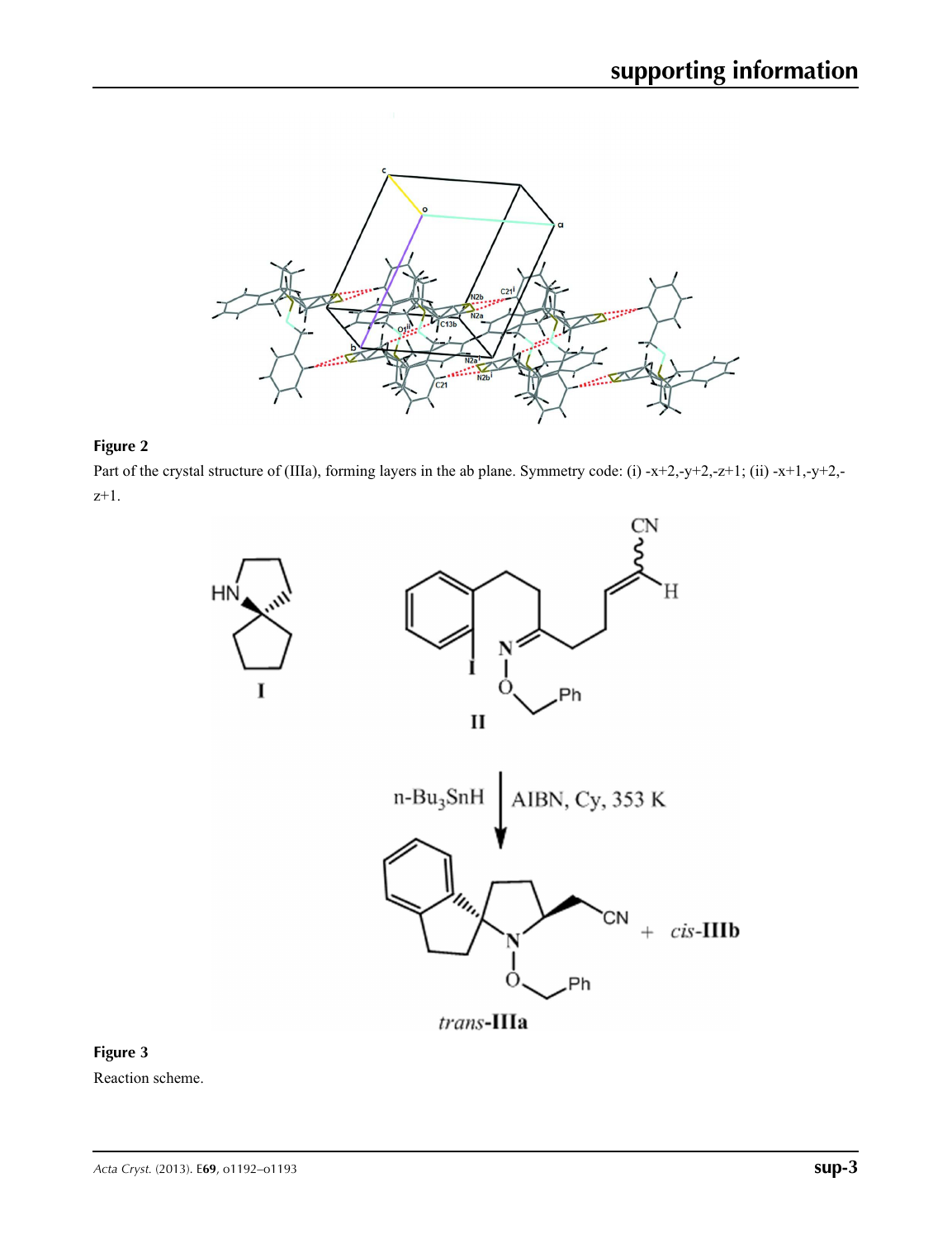## **2-[1′-(Benzyloxy)spiro[indane-1,2′-pyrrolidine]-5′-yl]acetonitrile**

 $C_{21}H_{22}N_{2}O$  $M_r = 318.41$ Triclinic, *P*1 Hall symbol: -P 1  $a = 9.1688$  (4) Å  $b = 10.0800$  (4) Å  $c = 11.4141(6)$  Å  $\alpha$  = 98.826 (2)<sup>o</sup>  $\beta$  = 108.777 (2)<sup>o</sup>  $\gamma = 110.403$  (4)<sup>o</sup>  $V = 893.17(7)$  Å<sup>3</sup>

*Data collection*

### *Refinement*

| Refinement on $F^2$                             | Secondary atom site location: difference Fourier   |
|-------------------------------------------------|----------------------------------------------------|
| Least-squares matrix: full                      | map                                                |
| $R[F^2 > 2\sigma(F^2)] = 0.059$                 | Hydrogen site location: inferred from              |
| $wR(F^2) = 0.191$                               | neighbouring sites                                 |
| $S = 1.05$                                      | H atoms treated by a mixture of independent        |
| 3617 reflections                                | and constrained refinement                         |
| 249 parameters                                  | $w = 1/[\sigma^2(F_0^2) + (0.0894P)^2 + 0.0489P]$  |
| 3 restraints                                    | where $P = (F_o^2 + 2F_c^2)/3$                     |
| Primary atom site location: structure-invariant | $(\Delta/\sigma)_{\text{max}}$ < 0.001             |
| direct methods                                  | $\Delta\rho_{\text{max}} = 0.11$ e Å <sup>-3</sup> |
|                                                 | $\Delta \rho_{\rm min} = -0.13$ e Å <sup>-3</sup>  |

### *Special details*

**Geometry**. All esds (except the esd in the dihedral angle between two l.s. planes) are estimated using the full covariance matrix. The cell esds are taken into account individually in the estimation of esds in distances, angles and torsion angles; correlations between esds in cell parameters are only used when they are defined by crystal symmetry. An approximate (isotropic) treatment of cell esds is used for estimating esds involving l.s. planes.

*Z* = 2

 $F(000) = 340$  $D_x = 1.184$  Mg m<sup>-3</sup> Melting point: 372(1) K Mo *Kα* radiation,  $\lambda = 0.71073$  Å Cell parameters from 5157 reflections

 $\theta$  = 2.9–25.7°  $\mu = 0.07$  mm<sup>-1</sup>  $T = 295$  K Block, white

 $0.29 \times 0.25 \times 0.15$  mm

**Refinement**. Refinement of  $F^2$  against ALL reflections. The weighted *R*-factor  $wR$  and goodness of fit *S* are based on  $F^2$ , conventional *R*-factors *R* are based on *F*, with *F* set to zero for negative  $F^2$ . The threshold expression of  $F^2 > \sigma(F^2)$  is used only for calculating *R*-factors(gt) *etc*. and is not relevant to the choice of reflections for refinement. *R*-factors based on *F*<sup>2</sup> are statistically about twice as large as those based on *F*, and *R*- factors based on ALL data will be even larger.

*Fractional atomic coordinates and isotropic or equivalent isotropic displacement parameters (Å<sup>2</sup>)* 

|                |             |             |             | $U_{\rm iso}$ */ $U_{\rm eq}$ | $Occ. ( \leq 1)$ |
|----------------|-------------|-------------|-------------|-------------------------------|------------------|
| O <sub>1</sub> | 0.48268(14) | 0.93003(12) | 0.30050(11) | 0.0770(4)                     |                  |
| N1             | 0.46487(19) | 0.78319(16) | 0.30577(14) | 0.0779(4)                     |                  |
| C <sub>1</sub> | 0.2926(2)   | 0.66924(19) | 0.20916(18) | 0.0789(5)                     |                  |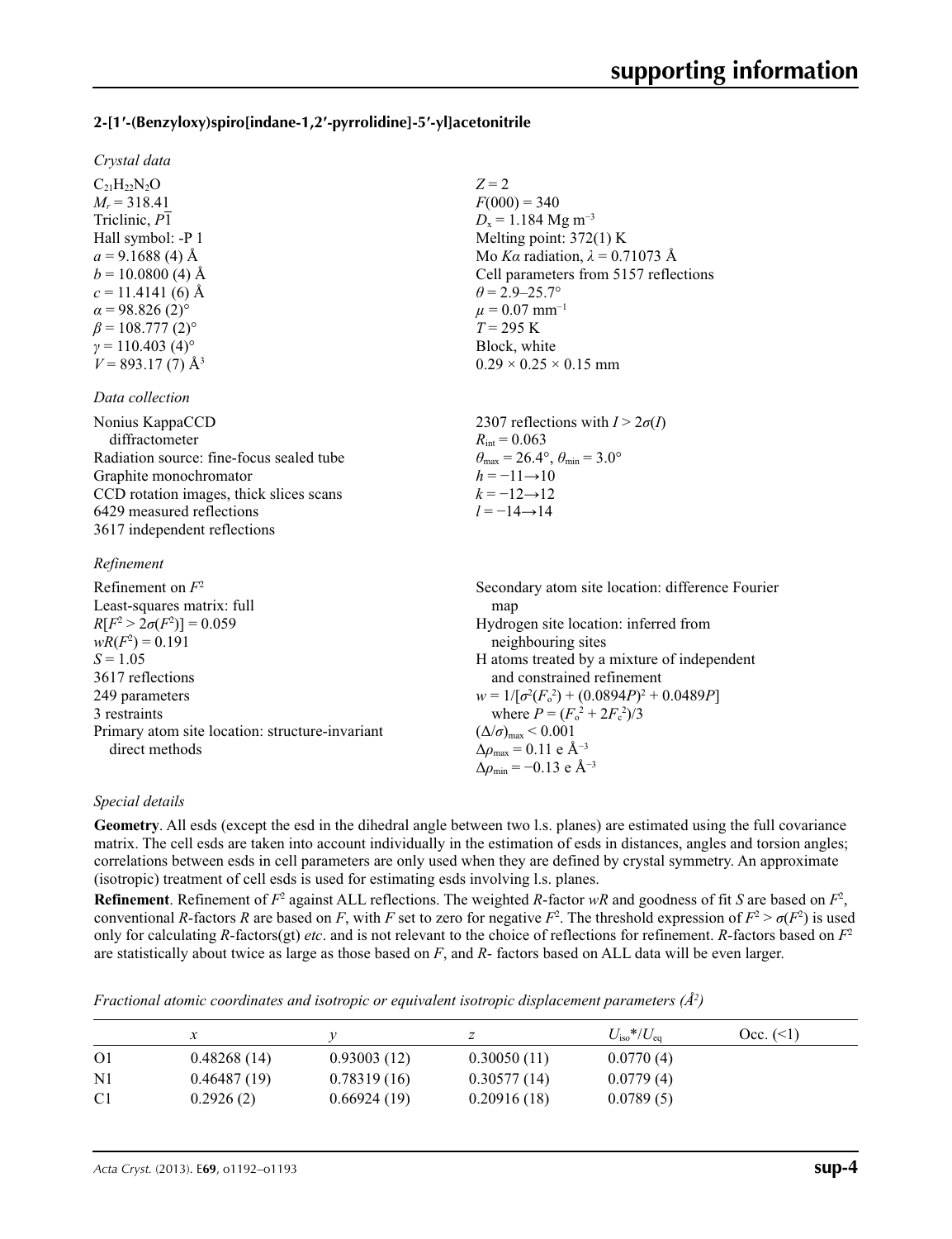| C <sub>2</sub>    | 0.1560(2)    | 0.72661(18) | 0.18692(19) | 0.0784(5)    |      |
|-------------------|--------------|-------------|-------------|--------------|------|
| C <sub>3</sub>    | 0.0707(3)    | 0.7469(2)   | 0.2642(2)   | 0.1021(7)    |      |
| H <sub>3</sub>    | 0.0910       | 0.7198      | 0.3401      | $0.123*$     |      |
| C4                | $-0.0441(3)$ | 0.8075(3)   | 0.2276(3)   | 0.1190(8)    |      |
| H <sub>4</sub>    | $-0.1011$    | 0.8212      | 0.2794      | $0.143*$     |      |
| C <sub>5</sub>    | $-0.0749(3)$ | 0.8472(3)   | 0.1174(3)   | 0.1224(9)    |      |
| H <sub>5</sub>    | $-0.1503$    | 0.8905      | 0.0955      | $0.147*$     |      |
| C6                | 0.0039(3)    | 0.8241(3)   | 0.0373(2)   | 0.1114(8)    |      |
| H <sub>6</sub>    | $-0.0198$    | 0.8491      | $-0.0396$   | $0.134*$     |      |
| C7                | 0.1202(2)    | 0.7625(2)   | 0.07324(19) | 0.0878(5)    |      |
| $\rm{C}8$         | 0.2196(3)    | 0.7262(3)   | 0.0030(2)   | 0.1071(7)    |      |
| H <sub>8</sub> A  | 0.3110       | 0.8155      | 0.0083      | $0.128*$     |      |
| H8B               | 0.1470       | 0.6717      | $-0.0876$   | $0.128*$     |      |
| C9                | 0.2901(3)    | 0.6305(2)   | 0.07358(19) | 0.0958(6)    |      |
| H9A               | 0.2181       | 0.5260      | 0.0281      | $0.115*$     |      |
| H9B               | 0.4041       | 0.6519      | 0.0789      | $0.115*$     |      |
| C10               | 0.2684(4)    | 0.5431(3)   | 0.2722(3)   | 0.1171(8)    |      |
| H10A              | 0.1538       | 0.5014      | 0.2686      | $0.141*$     |      |
| H10B              | 0.2867       | 0.4648      | 0.2269      | $0.141*$     |      |
|                   |              |             |             |              |      |
| C11               | 0.3975(4)    | 0.6097(3)   | 0.4117(3)   | 0.1284(10)   |      |
| H11A              | 0.3433       | 0.5835      | 0.4703      | $0.154*$     |      |
| H11B              | 0.4862       | 0.5751      | 0.4251      | $0.154*$     |      |
| C12               | 0.4700(4)    | 0.7747(3)   | 0.4335(2)   | 0.1040(7)    |      |
| C15               | 0.6189(2)    | 0.9965(2)   | 0.2623(2)   | 0.0990(7)    |      |
| H <sub>15</sub> A | 0.5962       | 0.9367      | 0.1778      | $0.119*$     |      |
| H15B              | 0.7253       | 1.0050      | 0.3246      | $0.119*$     |      |
| C16               | 0.6290(2)    | 1.1473(2)   | 0.2575(2)   | 0.0853(5)    |      |
| C17               | 0.4913(2)    | 1.1636(2)   | 0.1765(2)   | 0.1015(7)    |      |
| H17               | 0.3909       | 1.0799      | 0.1244      | $0.122*$     |      |
| C18               | 0.5008(3)    | 1.3020(2)   | 0.1720(2)   | 0.1035(7)    |      |
| H18               | 0.4072       | 1.3108      | 0.1167      | $0.124*$     |      |
| C19               | 0.6473(3)    | 1.4269(2)   | 0.2482(2)   | 0.0987(6)    |      |
| H19               | 0.6535       | 1.5203      | 0.2450      | $0.118*$     |      |
| C20               | 0.7837(3)    | 1.4125(2)   | 0.3289(2)   | 0.0985(7)    |      |
| H20               | 0.8833       | 1.4968      | 0.3811      | $0.118*$     |      |
| C <sub>21</sub>   | 0.7759(2)    | 1.2749(2)   | 0.3340(2)   | 0.0913(6)    |      |
| H21               | 0.8704       | 1.2674      | 0.3896      | $0.110*$     |      |
| N2A               | 0.8984(16)   | 0.801(2)    | 0.4992(18)  | 0.115(3)     | 0.44 |
| C13A              | 0.6184(11)   | 0.8347(10)  | 0.5469(9)   | 0.097(2)     | 0.44 |
| H131              | 0.5934       | 0.8012      | 0.6163      | $0.116*$     | 0.44 |
| H132              | 0.6644       | 0.9421      | 0.5727      | $0.116*$     | 0.44 |
| C14A              | 0.7383(11)   | 0.7889(10)  | 0.5243(10)  | 0.088(2)     | 0.44 |
| N2B               | 0.8463(15)   | 0.7591(16)  | 0.5103(16)  | 0.131(3)     | 0.56 |
| C13B              | 0.6718(10)   | 0.8878(9)   | 0.5325(7)   | 0.1077(18)   | 0.56 |
| H133              | 0.6979       | 0.9843      | 0.5184      | $0.129*$     | 0.56 |
| H134              | 0.6827       | 0.9002      | 0.6214      | $0.129*$     | 0.56 |
|                   |              |             |             |              |      |
| C14B              | 0.7995(10)   | 0.8369(8)   | 0.5167(8)   | 0.0904(18)   | 0.56 |
| H12               | 0.400(3)     | 0.821(2)    | 0.454(2)    | $0.109(6)$ * |      |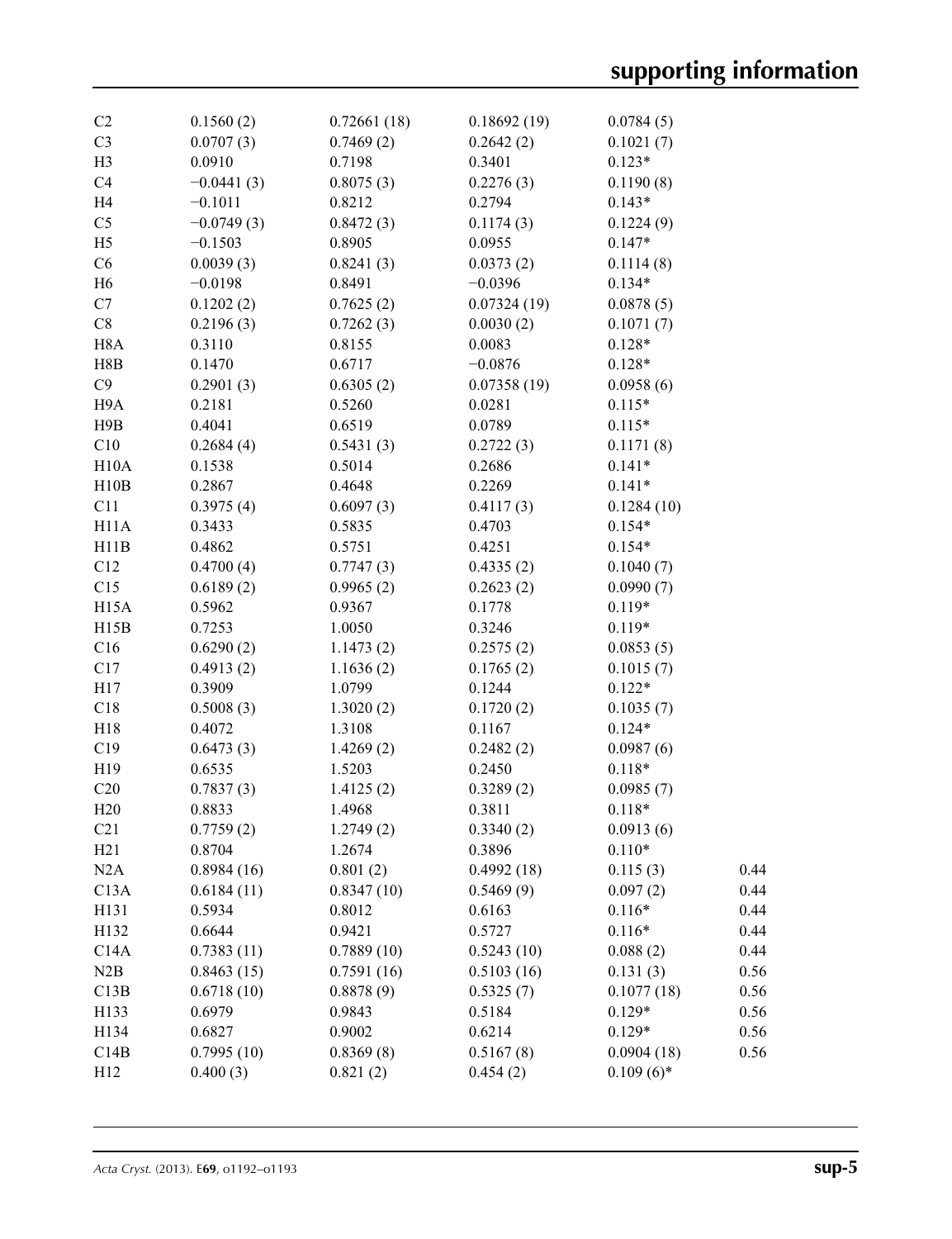|                | $U^{11}$   | $U^{22}$   | $U^{33}$   | $U^{12}$   | $U^{13}$   | $U^{23}$   |
|----------------|------------|------------|------------|------------|------------|------------|
| O <sub>1</sub> | 0.0734(7)  | 0.0694(7)  | 0.0904(8)  | 0.0416(6)  | 0.0252(6)  | 0.0203(6)  |
| N <sub>1</sub> | 0.0945(10) | 0.0754(9)  | 0.0749(9)  | 0.0552(8)  | 0.0267(8)  | 0.0232(7)  |
| C1             | 0.0921(12) | 0.0670(10) | 0.0862(12) | 0.0423(9)  | 0.0369(10) | 0.0232(8)  |
| C2             | 0.0791(10) | 0.0624(9)  | 0.0939(13) | 0.0315(8)  | 0.0337(9)  | 0.0232(8)  |
| C <sub>3</sub> | 0.1121(15) | 0.0891(13) | 0.1370(18) | 0.0530(12) | 0.0723(14) | 0.0453(13) |
| C <sub>4</sub> | 0.1025(16) | 0.1018(17) | 0.175(3)   | 0.0558(14) | 0.0705(17) | 0.0389(17) |
| C <sub>5</sub> | 0.0930(15) | 0.1002(16) | 0.161(3)   | 0.0525(13) | 0.0300(16) | 0.0244(17) |
| C6             | 0.1009(15) | 0.0993(16) | 0.1069(16) | 0.0462(13) | 0.0078(13) | 0.0261(13) |
| C7             | 0.0812(11) | 0.0782(11) | 0.0837(12) | 0.0311(9)  | 0.0157(9)  | 0.0162(9)  |
| C8             | 0.1162(15) | 0.1236(18) | 0.0698(12) | 0.0529(13) | 0.0265(10) | 0.0182(11) |
| C9             | 0.1021(13) | 0.0907(13) | 0.0840(13) | 0.0428(11) | 0.0335(11) | 0.0031(10) |
| C10            | 0.157(2)   | 0.0902(15) | 0.156(2)   | 0.0813(15) | 0.084(2)   | 0.0627(15) |
| C11            | 0.203(3)   | 0.153(2)   | 0.135(2)   | 0.135(2)   | 0.107(2)   | 0.0954(19) |
| C12            | 0.1553(19) | 0.1313(18) | 0.0756(12) | 0.1116(16) | 0.0472(12) | 0.0407(11) |
| C15            | 0.0703(11) | 0.0884(14) | 0.1379(18) | 0.0410(10) | 0.0376(11) | 0.0254(12) |
| C16            | 0.0615(9)  | 0.0775(11) | 0.1134(15) | 0.0298(8)  | 0.0346(9)  | 0.0204(10) |
| C17            | 0.0653(10) | 0.0742(12) | 0.1411(18) | 0.0269(9)  | 0.0232(11) | 0.0170(11) |
| C18            | 0.0837(12) | 0.0872(14) | 0.1346(18) | 0.0407(11) | 0.0354(12) | 0.0290(12) |
| C19            | 0.1060(15) | 0.0746(12) | 0.1174(16) | 0.0322(11) | 0.0545(14) | 0.0286(11) |
| C20            | 0.0870(13) | 0.0801(13) | 0.1029(15) | 0.0109(10) | 0.0380(12) | 0.0208(11) |
| C21            | 0.0659(10) | 0.0980(14) | 0.0982(14) | 0.0245(10) | 0.0316(10) | 0.0269(11) |
| N2A            | 0.096(7)   | 0.119(8)   | 0.122(5)   | 0.060(6)   | 0.022(5)   | 0.029(5)   |
| C13A           | 0.146(5)   | 0.111(6)   | 0.080(3)   | 0.097(4)   | 0.048(2)   | 0.041(3)   |
| C14A           | 0.086(5)   | 0.081(5)   | 0.090(4)   | 0.042(4)   | 0.020(4)   | 0.024(4)   |
| N2B            | 0.109(7)   | 0.124(8)   | 0.146(6)   | 0.070(6)   | 0.026(5)   | 0.011(5)   |
| C13B           | 0.171(3)   | 0.120(5)   | 0.060(2)   | 0.103(3)   | 0.032(3)   | 0.031(3)   |
| C14B           | 0.090(5)   | 0.080(4)   | 0.089(3)   | 0.046(3)   | 0.013(3)   | 0.017(3)   |

*Atomic displacement parameters (Å2 )*

*Geometric parameters (Å, º)*

| $O1 - C15$ | 1.434(2)   | $C11 - H11A$ | 0.9700   |
|------------|------------|--------------|----------|
| $O1 - N1$  | 1.4444(17) | $C11 - H11B$ | 0.9700   |
| $N1 - C12$ | 1.460(3)   | $C12-C13A$   | 1.395(9) |
| $N1 - C1$  | 1.502(2)   | $C12-C13B$   | 1.670(8) |
| $C1-C2$    | 1.520(2)   | $C12-H12$    | 0.97(2)  |
| $C1 - C9$  | 1.528(3)   | $C15 - C16$  | 1.501(3) |
| $C1 - C10$ | 1.540(3)   | $C15 - H15A$ | 0.9700   |
| $C2-C7$    | 1.369(3)   | $C15 - H15B$ | 0.9700   |
| $C2-C3$    | 1.390(3)   | $C16 - C17$  | 1.384(3) |
| $C3-C4$    | 1.378(3)   | $C16 - C21$  | 1.387(3) |
| $C3-H3$    | 0.9300     | $C17 - C18$  | 1.377(3) |
| $C4 - C5$  | 1.351(4)   | $C17 - H17$  | 0.9300   |
| $C4 - H4$  | 0.9300     | $C18 - C19$  | 1.371(3) |
| $C5-C6$    | 1.375(4)   | $C18 - H18$  | 0.9300   |
| $C5 - H5$  | 0.9300     | $C19 - C20$  | 1.364(3) |
|            |            |              |          |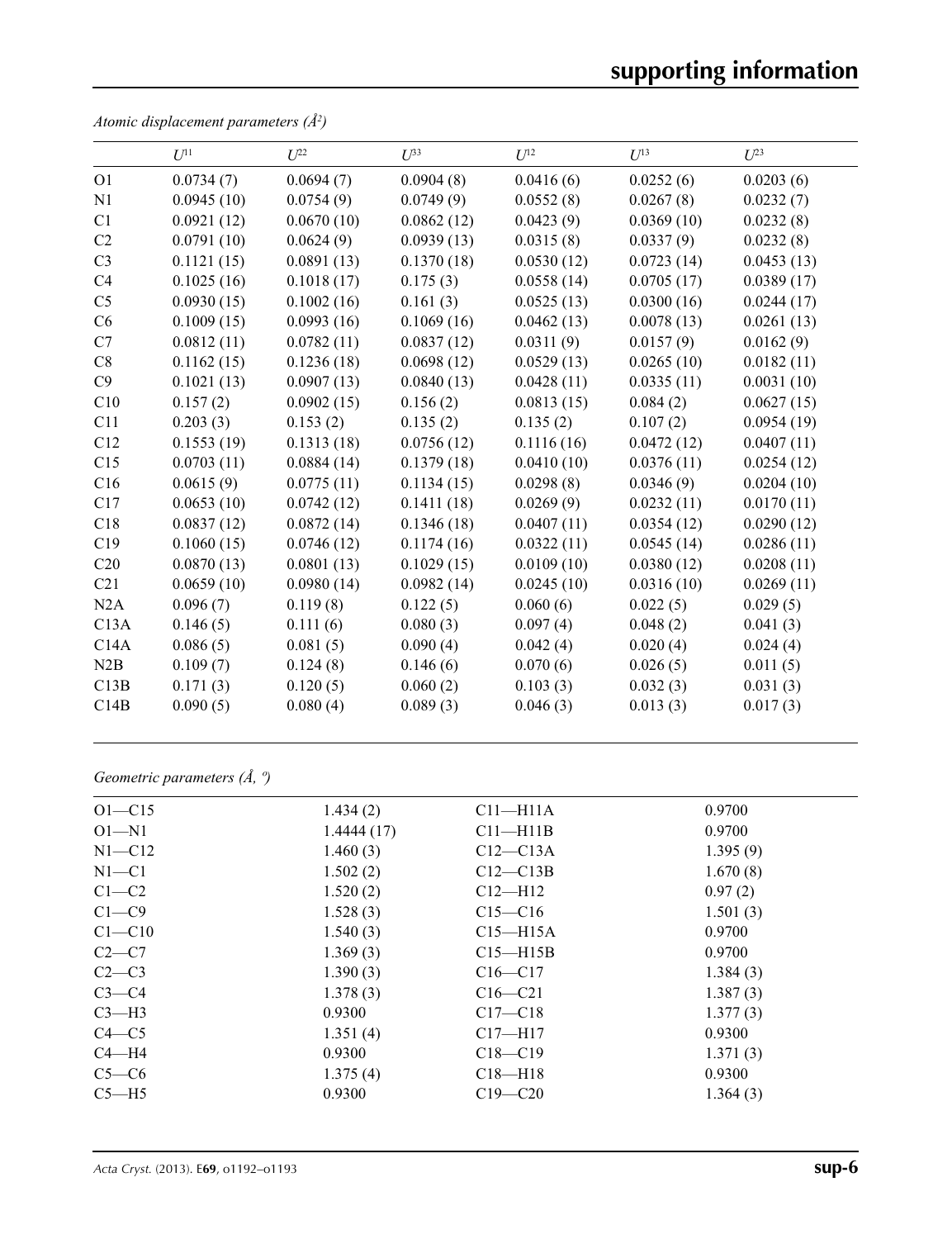| $C6 - C7$        | 1.396(3)   | $C19 - H19$        | 0.9300     |
|------------------|------------|--------------------|------------|
| $C6 - H6$        | 0.9300     | $C20 - C21$        | 1.374(3)   |
| $C7-C8$          | 1.491(3)   | $C20 - H20$        | 0.9300     |
|                  |            |                    |            |
| $C8-C9$          | 1.529(3)   | $C21 - H21$        | 0.9300     |
| $C8 - H8A$       | 0.9700     | $N2A - C14A$       | 1.553(17)  |
| $C8 - H8B$       | 0.9700     | $C13A - C14A$      | 1.410(16)  |
| $C9 - H9A$       | 0.9700     | C13A-H131          | 0.9700     |
| $C9 - H9B$       | 0.9700     | C13A-H132          | 0.9700     |
| $C10 - C11$      | 1.514(4)   | $N2B - C14B$       | 1.021(17)  |
| $C10 - H10A$     | 0.9700     | $C13B - C14B$      | 1.481(13)  |
| $C10 - H10B$     | 0.9700     | C13B-H133          | 0.9700     |
| $C11 - C12$      | 1.505(4)   | C13B-H134          | 0.9700     |
|                  |            |                    |            |
| $C15 - 01 - N1$  | 109.50(12) | $C10-C11-H11B$     | 110.7      |
| $O1 - N1 - C12$  | 107.46(13) | H11A-C11-H11B      | 108.8      |
| $O1 - N1 - C1$   | 110.06(12) | $C13A - C12 - N1$  | 124.5(4)   |
| $C12 - N1 - C1$  | 106.19(16) | $C13A - C12 - C11$ | 105.6(4)   |
| $N1-C1-C2$       | 112.94(14) | $N1 - C12 - C11$   | 101.52(17) |
| $N1-C1-C9$       | 111.30(15) | $N1-C12-C13B$      | 103.0(3)   |
| $C2-C1-C9$       | 101.77(16) | $C11 - C12 - C13B$ | 122.4(3)   |
| $N1-C1-C10$      | 100.66(17) | C13A-C12-H12       | 103.9(13)  |
| $C2 - C1 - C10$  | 115.07(17) | $N1 - C12 - H12$   | 107.9(12)  |
| $C9 - C1 - C10$  | 115.58(17) | $C11 - C12 - H12$  | 113.9(13)  |
| $C7-C2-C3$       |            |                    |            |
|                  | 119.32(19) | C13B-C12-H12       | 106.6(13)  |
| $C7-C2-C1$       | 111.24(17) | $O1 - C15 - C16$   | 106.64(14) |
| $C3-C2-C1$       | 129.44(18) | $O1 - C15 - H15A$  | 110.4      |
| $C4-C3-C2$       | 119.6(2)   | $C16-C15-H15A$     | 110.4      |
| $C4-C3-H3$       | 120.2      | $O1 - C15 - H15B$  | 110.4      |
| $C2-C3-H3$       | 120.2      | $C16-C15-H15B$     | 110.4      |
| $C5-C4-C3$       | 120.8(3)   | H15A-C15-H15B      | 108.6      |
| $C5-C4-H4$       | 119.6      | $C17 - C16 - C21$  | 117.70(19) |
| $C3-C4-H4$       | 119.6      | $C17 - C16 - C15$  | 121.00(17) |
| $C4-C5-C6$       | 120.7(2)   | $C21 - C16 - C15$  | 121.30(18) |
| $C4-C5-H5$       | 119.6      | $C18 - C17 - C16$  | 120.93(19) |
| $C6-C5-H5$       | 119.6      | C18-C17-H17        | 119.5      |
| $C5-C6-C7$       | 118.9(2)   | $C16 - C17 - H17$  | 119.5      |
| $C5-C6-H6$       | 120.5      | $C19 - C18 - C17$  | 120.5(2)   |
| $C7-C6-H6$       | 120.5      | $C19 - C18 - H18$  | 119.7      |
| $C2 - C7 - C6$   | 120.5(2)   | $C17 - C18 - H18$  | 119.7      |
| $C2-C7-C8$       | 110.62(18) | $C20-C19-C18$      | 119.1(2)   |
| $C6-C7-C8$       | 128.8(2)   | $C20-C19-H19$      | 120.4      |
| $C7 - C8 - C9$   | 103.76(17) | $C18 - C19 - H19$  | 120.4      |
| $C7-C8-H8A$      | 111.0      | $C19 - C20 - C21$  | 120.88(19) |
| $C9-C8-H8A$      | 111.0      | $C19 - C20 - H20$  | 119.6      |
| $C7-C8—H8B$      | 111.0      | $C21 - C20 - H20$  | 119.6      |
| $C9 - C8 - H8B$  | 111.0      | $C20-C21-C16$      | 120.8(2)   |
| $H8A - C8 - H8B$ | 109.0      | $C20 - C21 - H21$  | 119.6      |
| $C1-C9-C8$       |            |                    |            |
|                  | 106.36(16) | $C16 - C21 - H21$  | 119.6      |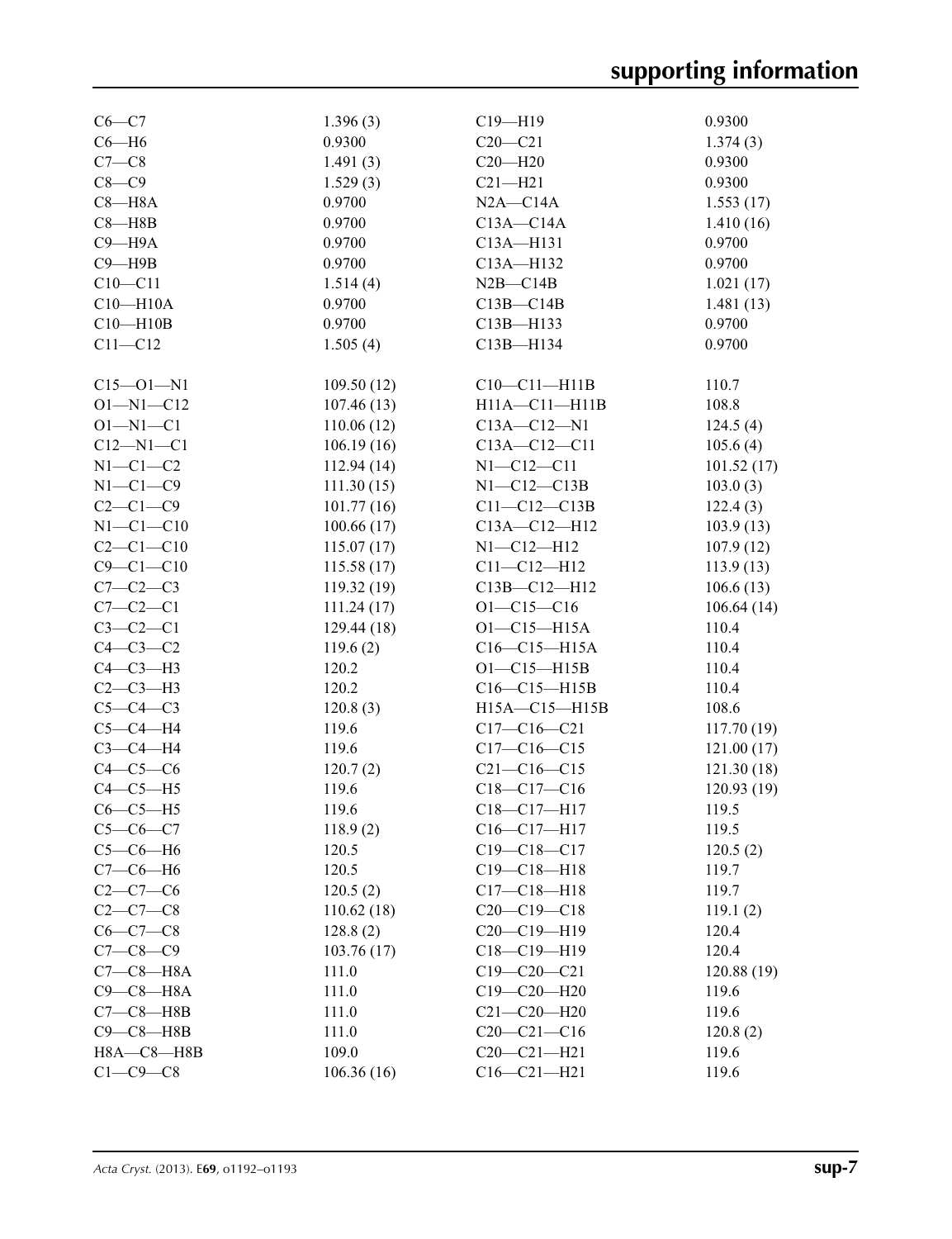| $C1-C9-H9A$           | 110.5         | $C12-C13A-C14A$            | 109.0(8)      |
|-----------------------|---------------|----------------------------|---------------|
| $C8-C9-H9A$           | 110.5         | $C12-C13A-H131$            | 109.9         |
| $C1-C9-$ H9B          | 110.5         | C14A-C13A-H131             | 109.9         |
| $C8-C9$ —H9B          | 110.5         | C12-C13A-H132              | 109.9         |
| Н9А-С9-Н9В            | 108.6         | $C14A - C13A - H132$       | 109.9         |
| $C11 - C10 - C1$      | 106.99(19)    | H131-C13A-H132             | 108.3         |
| $C11-C10-H10A$        | 110.3         | $C13A - C14A - N2A$        | 158.1(9)      |
| $C1-C10-H10A$         | 110.3         | $C14B - C13B - C12$        | 115.0(6)      |
| $C11 - C10 - H10B$    | 110.3         | C14B-C13B-H133             | 108.5         |
| $C1-C10-H10B$         | 110.3         | $C12-C13B-H133$            | 108.5         |
| $H10A - C10 - H10B$   | 108.6         | C14B-C13B-H134             | 108.5         |
| $C12 - C11 - C10$     | 105.04(17)    | $C12-C13B-H134$            | 108.5         |
| $C12-C11-H11A$        | 110.7         | H133-C13B-H134             | 107.5         |
| $C10-C11-H11A$        | 110.7         | $N2B - C14B - C13B$        | 152.4(10)     |
| $C12-C11-H11B$        | 110.7         |                            |               |
|                       |               |                            |               |
| $C15 - 01 - N1 - C12$ | 127.02(18)    | $C2-C1-C10-C11$            | $-105.6(2)$   |
| $C15 - 01 - N1 - C1$  | $-117.76(16)$ | $C9 - C1 - C10 - C11$      | 136.2(2)      |
| $O1 - N1 - C1 - C2$   | $-31.15(19)$  | $C1 - C10 - C11 - C12$     | 10.2(3)       |
| $C12 - N1 - C1 - C2$  | 84.87 (17)    | $O1 - N1 - C12 - C13A$     | $-78.5(5)$    |
| $O1 - N1 - C1 - C9$   | 82.60 (17)    | $Cl-M1-C12-C13A$           | 163.7(5)      |
| $C12 - N1 - C1 - C9$  | $-161.38(16)$ | $O1 - N1 - C12 - C11$      | 163.27(17)    |
| $O1 - N1 - C1 - C10$  | $-154.38(14)$ | $Cl-M1-C12-C11$            | 45.5(2)       |
| $C12 - N1 - C1 - C10$ | $-38.36(19)$  | $O1 - N1 - C12 - C13B$     | $-69.3(3)$    |
| $N1 - C1 - C2 - C7$   | 102.02(18)    | $Cl-M1-C12-C13B$           | 173.0(3)      |
| $C9 - C1 - C2 - C7$   | $-17.40(19)$  | $C10-C11-C12-C13A$         | $-164.3(5)$   |
| $C10-C1-C2-C7$        | $-143.16(19)$ | $C10-C11-C12-N1$           | $-33.3(2)$    |
| $N1-C1-C2-C3$         | $-77.2(2)$    | $C10-C11-C12-C13B$         | $-146.9(4)$   |
| $C9 - C1 - C2 - C3$   | 163.37(19)    | $N1 - 01 - C15 - C16$      | 179.41 (14)   |
| $C10-C1-C2-C3$        | 37.6(3)       | $O1 - C15 - C16 - C17$     | $-59.3(3)$    |
| $C7 - C2 - C3 - C4$   | $-2.2(3)$     | $O1 - C15 - C16 - C21$     | 120.56(19)    |
| $C1 - C2 - C3 - C4$   | 176.98(19)    | $C21-C16-C17-C18$          | 0.3(3)        |
| $C2-C3-C4-C5$         | 0.1(4)        | $C15-C16-C17-C18$          | $-179.8(2)$   |
| $C3 - C4 - C5 - C6$   | 1.9(4)        | $C16-C17-C18-C19$          | $-0.3(4)$     |
| $C4 - C5 - C6 - C7$   | $-1.7(4)$     | $C17-C18-C19-C20$          | 0.0(4)        |
| $C3-C2-C7-C6$         | 2.4(3)        | $C18-C19-C20-C21$          | 0.2(3)        |
| $C1 - C2 - C7 - C6$   | $-176.96(17)$ | $C19-C20-C21-C16$          | $-0.1(3)$     |
| $C3 - C2 - C7 - C8$   | $-177.52(18)$ | $C17-C16-C21-C20$          | $-0.2(3)$     |
| $C1 - C2 - C7 - C8$   | 3.2(2)        | $C15-C16-C21-C20$          | $-179.98(18)$ |
| $C5-C6-C7-C2$         | $-0.4(3)$     | $N1-C12-C13A-C14A$         | $-49.7(7)$    |
| $C5-C6-C7-C8$         | 179.4(2)      | $C11-C12-C13A-C14A$        | 66.6(6)       |
| $C2-C7-C8-C9$         | 12.6(2)       | C13B-C12-C13A-C14A         | $-73.4(17)$   |
| $C6-C7-C8-C9$         | $-167.3(2)$   | $C12-C13A-C14A-NA$         | 105(3)        |
| $N1-C1-C9-C8$         | $-96.19(19)$  | $C13A - C12 - C13B - C14B$ | 93.7 (19)     |
| $C2-C1-C9-C8$         | 24.4 (2)      | $N1-C12-C13B-C14B$         | $-66.5(5)$    |
| $C10-C1-C9-C8$        | 149.8(2)      | $C11-C12-C13B-C14B$        | 46.4(6)       |
| $C7 - C8 - C9 - C1$   | $-23.2(2)$    | $C12-C13B-C14B- N2B$       | $-51(3)$      |
| $N1-C1-C10-C11$       | 16.2(2)       |                            |               |